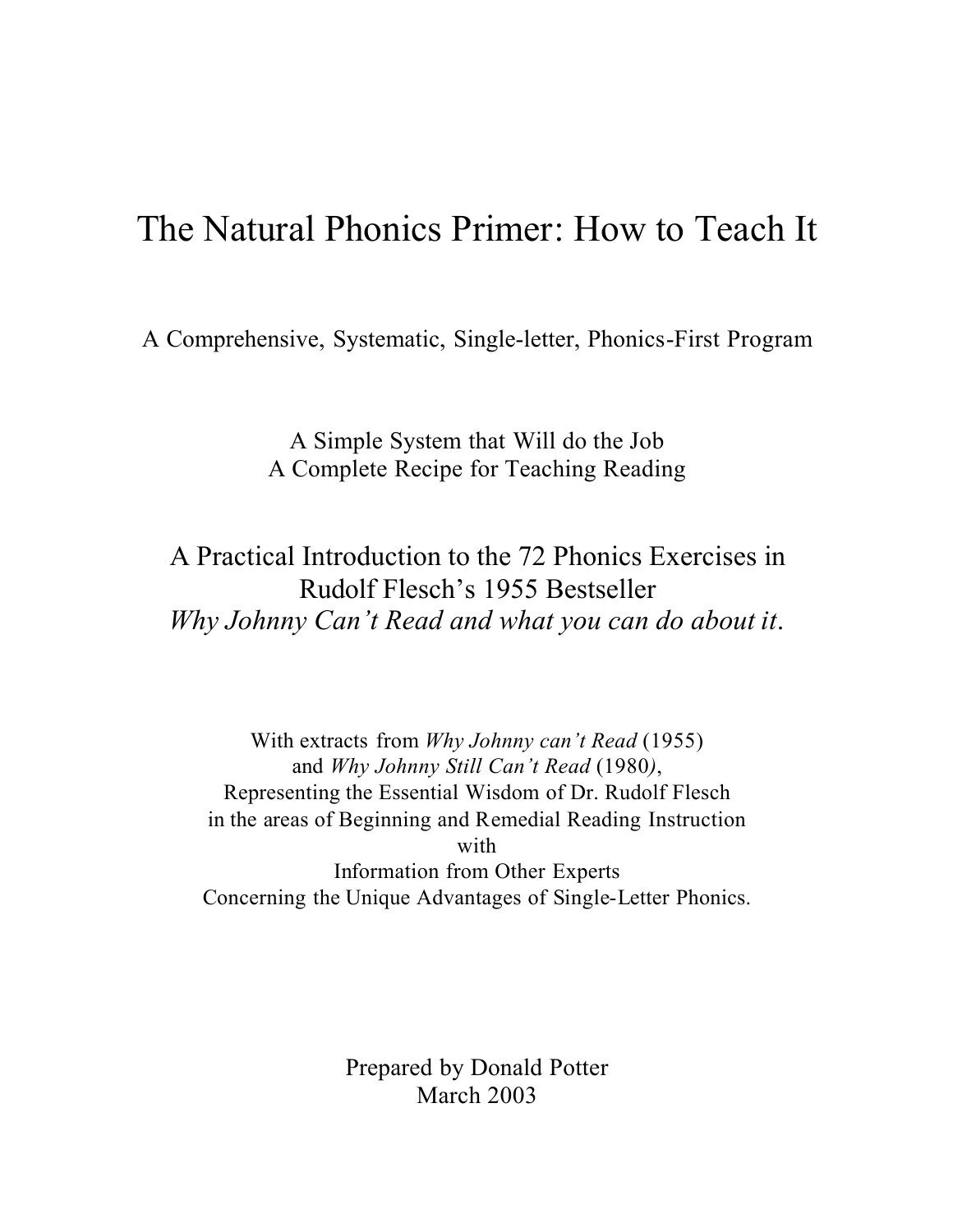## **Five Step Sequence for Teaching** *The Natural Phonics Primer*

- I. The five short vowels and all consonants spelled by one letter. Exercises  $1 - 12$
- II. Consonants and consonant combination spelled with two or three letters. Exercises  $13 - 23$
- III. Vowels and vowel combinations spelled with two or three letters. Exercises  $24 - 39$
- IV. The five long vowels. Exercises 40 59
- V. Irregular Spellings. Exercises 60 72

## **I. Step One: The Five Short Vowels and all consonants spelled by one letter. Exercises 1 – 12**

Teach the vowel letters *a, e, i, o, u* and their short sounds. The classic way of doing this is to show the student each letter with a picture of a familiar object. (As you realize, the names of the letters A, E, I, O, U are not the short vowel sounds but the long vowel sounds. Since this is apt to confuse the student perhaps it is better not to teach him the alphabet until a little later.)

With the five short vowels, teach the student the following seventeen consonants: *b, d, f, g, h, j, l, m, n, p, r, s, t, v, w, y, z.* Again, you might use pictures like bell for *b*, a doll for *d*, a fish for *f* and so on. Teach the "hard" sound of *g* as in *girl* and don't confuse him with words like *gem* or *gingerbread*. (He'll learn those much later.) Similarly, teach him only the *s* that sounds like *ss* and not the *s* that sounds like *z*. Teach him only the consonant *y* as in *yes, yet*, and *yesterday*, and not the *y* vowel that sounds like *i*.

To fix these twenty-two sounds and letters in Johnny's memory, let him read *and write from dictation* as many one-syllable words as possible that contain these sounds. (Use words that begin with the vowels or with any of the consonants and end with *b, d, g, ll, m, n, p, ss*, or *t*.) This first step is tremendously important because Johnny must learn, once and for all, that words are written by putting down letters from right to left, and that they are read in the same direction. Exercises  $1 - 9$ .

After Johnny has gone through *pup, Sam, him, Bill, pad, run, bib, tub, web, Ted,* and so forth, and has reached the point of reading these words without trouble, given him one more simple consonant sound – the sound of  $k$ . Explain to him that before  $a$ ,  $o$ , and  $u$  this sound is spelled  $c$ , but before *e* and *i* it is spelled *k*. *After* a short vowel it is usually spelled *ck*. Exercises 10-12.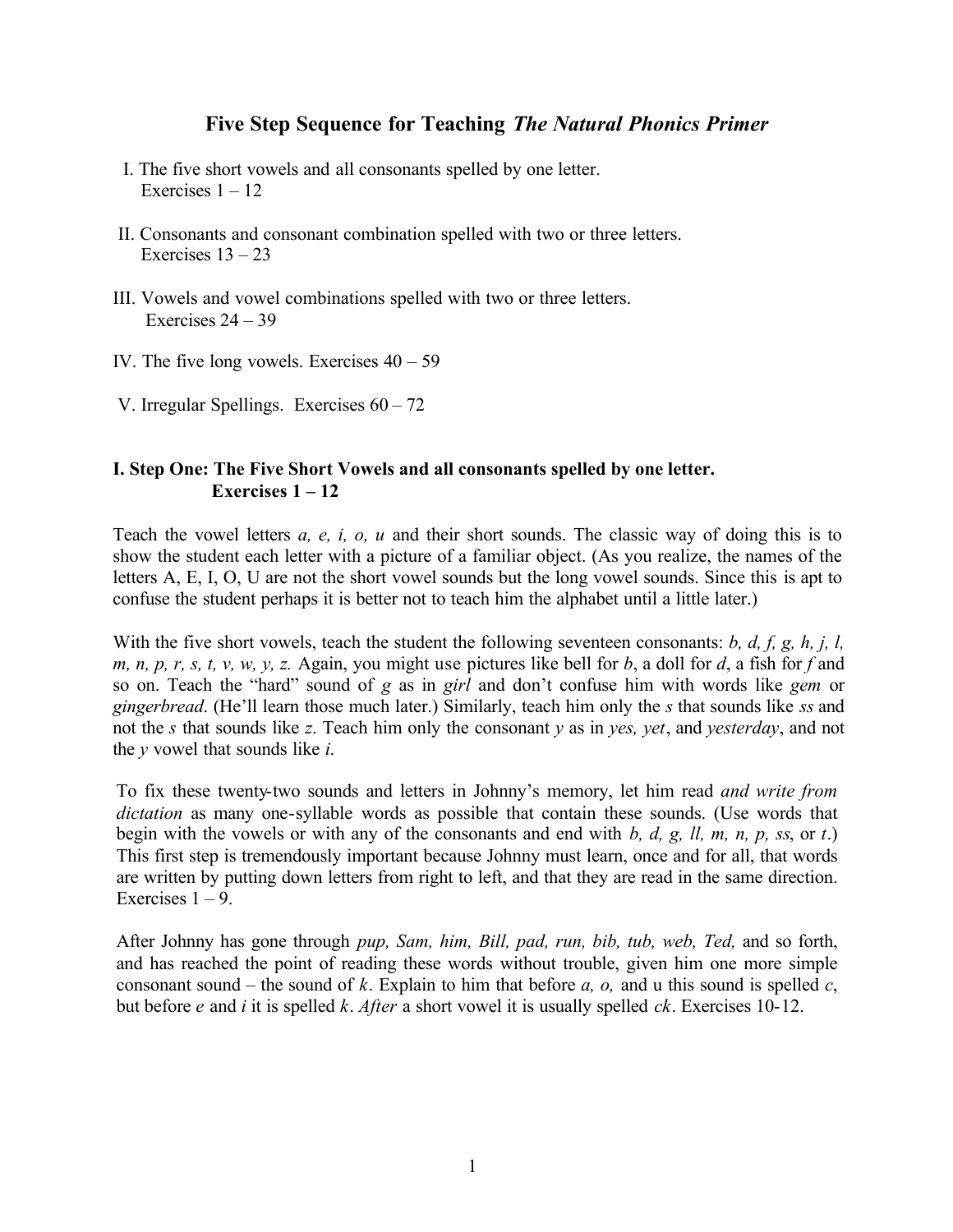## **II. Step Two: Consonants and consonant combinations spelled with two or three letters. Exercises 13 – 23**

Now Johnny has reached the second step: combinations of consonant sounds. Those at the end of words are easier for him than those at the beginning of a word. So start him with two-letter consonant combinations at the end of words: *ft* as in *lift, lk* as in *milk*, *lm* as in elm, *lp* as in help*, lt* as in *belt, mp* as in *lamp, nd* as in *hand, nt* as in *tent*, *pt* as in *kept, sk* as in *desk*, *sp* as in *lisp, st* as in *nest.* Exercise13.

At this point explain Johnny the rule about the letter *s* as the end of a word: After the consonants *f, k, p,* and *t*, it stands for the hissing *ss* sound, but after all other sounds it stands for the *z* sound. Exercise 14.

Next, teach him the following consonant combinations at the end of words: *ng* as in *ring*, *nk* as in *pink*, *x* as in *fox, sh* as in *fish.* Exercise15. Exercise 16 is a Review of ending consonant combinations.

Next, take up consonant combinations at the beginning of words. Here is your list: *bl* as in *blink, br* as in *brag, cl* as in *clash, cr* as in *crack*, *dr* as in *drink, fl* as in *flag*, *fr* as in *frog, gl* as in *glad, gr* as in *grab, pl* as in *plug, pr* as in *press, sc* as in *scamp, sk* as in *skip, sl* as in *sled, sm* as in *smack, sn* as in *snap, sp* as in *spill, st* as in *stamp, sw* as in *swim, tr* as in *trip, tw* as in *twin.* Then there is *scr* as in *scrap, shr* as in *shrimp, spl* as in *splash, spr,* as in *spring,* and *str* as in *stretch.*  To teach the student these sound combinations, give him words that become other words when a second consonant is put in front: *lap* and *slap, ring* and *bring*, *rug* and *drug, nip* and *snip.* Johnny will like reading aloud words like *snack, crack,* and *plop.* Exercises 17 and 18. Exercise 19 is a Review of these beginning consonant combinations.

Next, take some other consonant sounds and combinations at the beginning of words: *qu* as in *quack*, *wh* as in *whiff,* "voiced" *th* as in *that* and "unvoiced" *th* as in *thick.* Exercise 20. Then take the *ch* at the beginning of a word and the *tch* at the end. Exercise 21. Exercise 22 is a Review of all consonant combinations.

Now Johnny is through with the second step. He can read or write from dictation all regularly spelled words that contain any consonant and any of the five short vowels. There are also a number of two-syllable words you can give him at this point: *basket, redskin, frosting, lemon, napkin, rabbit, chicken, locket, wicked, robin,* and so on. Exercise 23.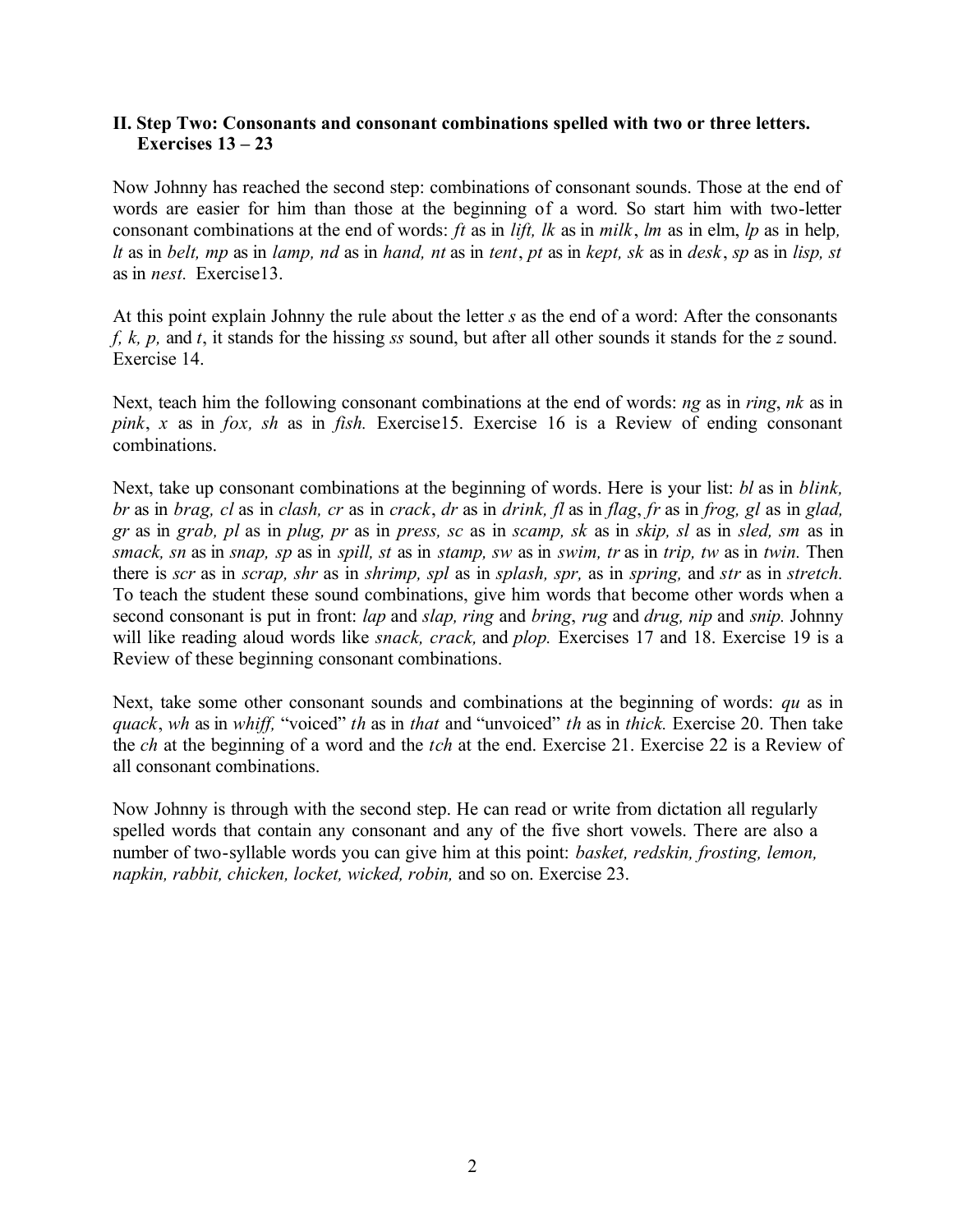## **III. Step Three: Vowels and vowel combinations spelled with two or three letters. Exercises 24 – 39**

Next, Step Three: Teach Johnny vowels and vowel combinations spelled with two letters. First, the *ee* sound, spelled *ee* as in *sheep* or *ea* as in *meal*. This is you chance to tell Johnny about words that sound alike but are spelled differently to distinguish between different meanings, like *meet* and *meat*, *feet* and *feat*, *see* and *sea*, *flee* and *flea.* (He'll like learning these pairs and make a game out of it. Tell him also about the words rhyming with *ee* but spelled with only one *e – be, he, me, she, we.*). Exercises 24 and 25.

Next teach Johnny the *oo* sound – short as in *book* and *look*, or long as in *moon,* or *spoon.* Exercise 26.

The *ah* as in *car, park, lark,* and pa, ma. Exercise 27.

The *or* as in *lord, fork, born*. Exercise 28.

The *er* sound as in *bird, hurt, her*. Exercise 29.

- The *oi* sound as in *oil* and *boil, toy* and *boy.* Explain to Johnny that it's usually *oi* inside a word and *oy* at the end. Exercise 30.
	- The *ou* sound as in *house* and *cow*. Again, explain to him that it's usually *ou* inside a word and *ow* at the end. Exercise 31.
	- The *au* sound, usually spelled *au* in the middle as in *Paul* and *aw* at the end as in *raw.* This is the point to teach Johnny the spellings *all, alt, alk*, as in *hall, salt, talk.* Exercise 32. Exercise 33 is a Review of Exercises 24 – 32.
	- The *ai* sound, usually spelled *ai* inside a word and *ay* at the end. Teach Johnny also the slightly different sound in *air, pair, fair.* Exercise 34.
	- The long *i* sound spelled *ie* and *y* as in *pie, dry, my, shy.* Take this opportunity to teach Johnny words like *mind, kind, bind,* and *mild, wild.* Exercise 35.
	- The long *o* sound spelled *oa* as in *boat, oe* as in *toe*, *ow* as in *blow,* or simply *o* as in *go, so,* and  *no.* Tell Johnny about such words as *old, hold, sold,* and *bolt, colt* Exercise 36.
	- Finally, the long *u* sound spelled, *ew* as in *new* or *ue* as in *true blue.* Don't forget pairs like *flew* and *flue*, *dew* and *due.* Exercise 37. Exercise 38 is a Review of Exercises 24 – 37.
- By now, Johnny has a tremendous reading and writing vocabulary. He can also figure out a long list of two-syllable and three-syllable words like *oatmeal, mailbox, swallow, sheepish*, *murmuring, sunbeam, untrue, leapfrog, murderer, bamboo, cartoon, grandfather, hamburger*, *restlessness, flamingo, kangaroo*, *curlicue,* and *Easter bonnet.* Exercise 39.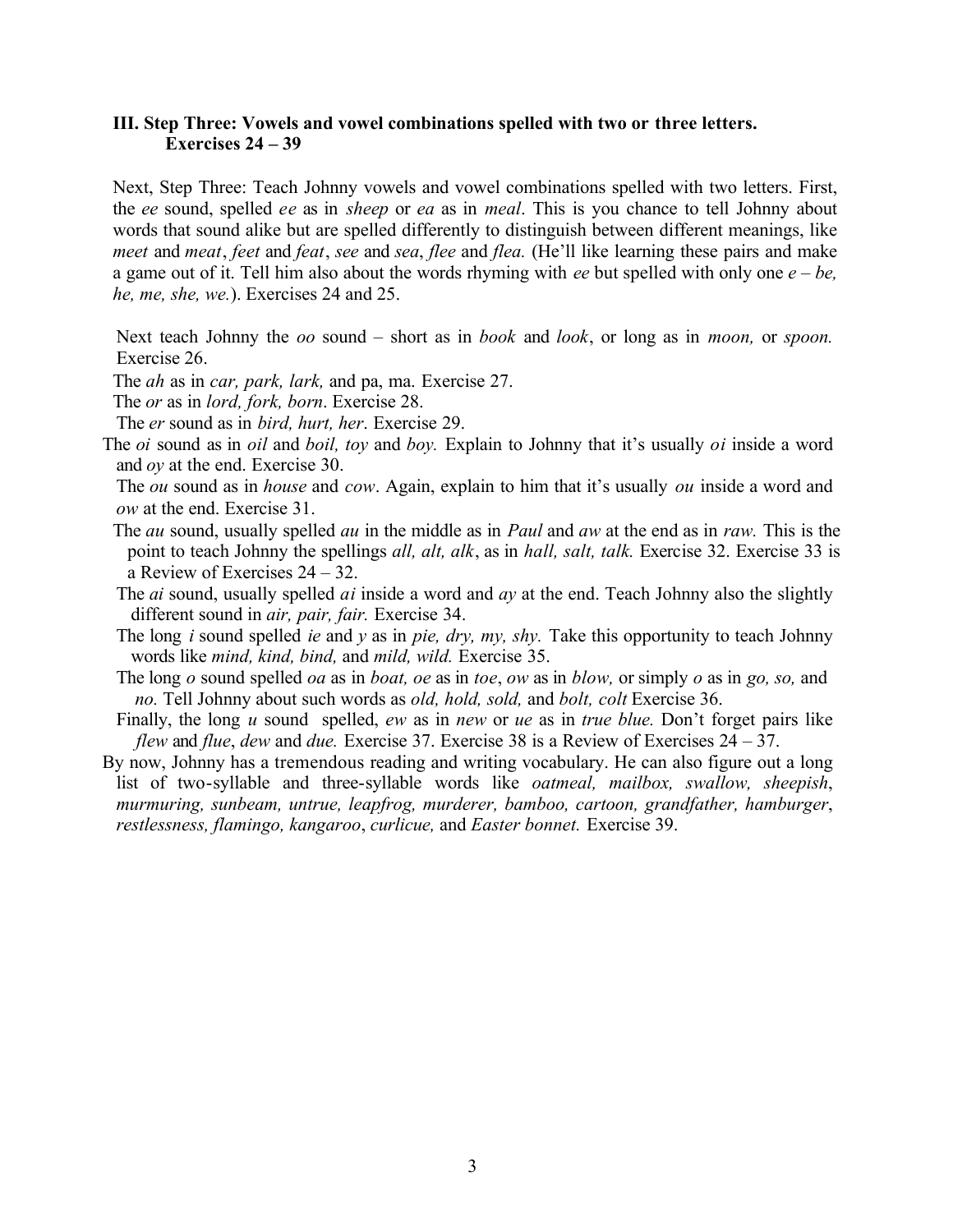### **IV. Step Four: The five long vowels. Exercises 40 – 59**

Next comes Step Four: The long vowel sounds, spelled *a, e, i, o, u.* The easiest way to teach Johnny these is to show him the effect of a silent *e* added to a word. In other words, teach him to read and write *fad – fade, pet – Pete, pin – pine, rob – robe, cut – cute.* (If he has learned the alphabet by now, tell him that the silent  $e$  "makes the letter say its name."). Exercises  $40 - 47$ . (Exercise 40 long a*,* Exercise 41 long a and long e; Exercise 42 long i; Exercise 43 Review; Exercise 44 long o; Exercise 45 Review; Exercise 46 long u; Exercise 47 Review.)

After Johnny has learned the silent *e*, show him that the syllable *ing* will also make the vowel sound long: *rate – rating, file – filing* and so on. Explain to him the important rule that if you want to keep the vowel short in such *ing* words, you have to double the final consonant before adding *ing*. For example: *bedding, shipping, trapping, humming, brimming, trimming.* Exercise 48.

Next teach Johnny final *y* as in *lady, rainy, handy.* Show him that the double-consonant rule applies here too, as in *nutty, sunny,* and *foggy.* Explain to him that the plural of *lady* is spelled *ladies,* of *body, bodies,* and so on. Tell him about *lazy, lazier, and laziest.* Exercise 49. (Exercise 50: Review of Exercises 48 and 49.)

Next, take up the ending *ed*, again with the double-consonant rule, as in *matted, rugged, robbed.* (Note: *ed* can have the sounds of *ed, d, or t.)*

Then, final *er* and *le*, again with the double-consonant rule as in *rubber, trigger, settle, middle.* Exercise 53. (Exercise 54: Review of Exercises 48 – 53.)

Finally, teach Johnny *ce* as in *rice, ge* as in *age, se* as in *cheese,* and *the* as in *loathe.* Give him pairs like *pack* and *pace*, *hug* and *huge, bath* and *bathe.* Exercise 55. Give him also some examples of *dge* as in *badge* and *hedge*. Exercise 56. (Exercise 57: Review of Exercises 55 – 56.)

## **V. Step Five: Irregular Spellings. Exercises 60 – 72**

Now you are through with the fourth step. Johnny has learned to read and write practically all the words that follow *some* rule. The fifth step will be easy for him. He'll learn words in *sion* and *tion*, words in *igh*, *ought,* and *caught,* silent *k* as in *knife,* silent *w* as in *write,* silent *t* as in *whistle*, silent *l* in *calf,* silent *g* in *gnu*, words like *head* and *bread, word* and *worm, chief* and *thief, break* and *steak,* and so on.

And that's all. Everything else will come to Johnny automatically, because he can now read anything.

It took me five pages to set down the phonic method of teaching Johnny to read. Complicated you say? I don't think so. I (Rudolf Flesch) have seen six- year-olds getting the hang of it in a few months.

Anyway, it's not a question of speed. The point is that this method is *guaranteed*. A child who has been taught this way can read. Millions of children taught the other way can't.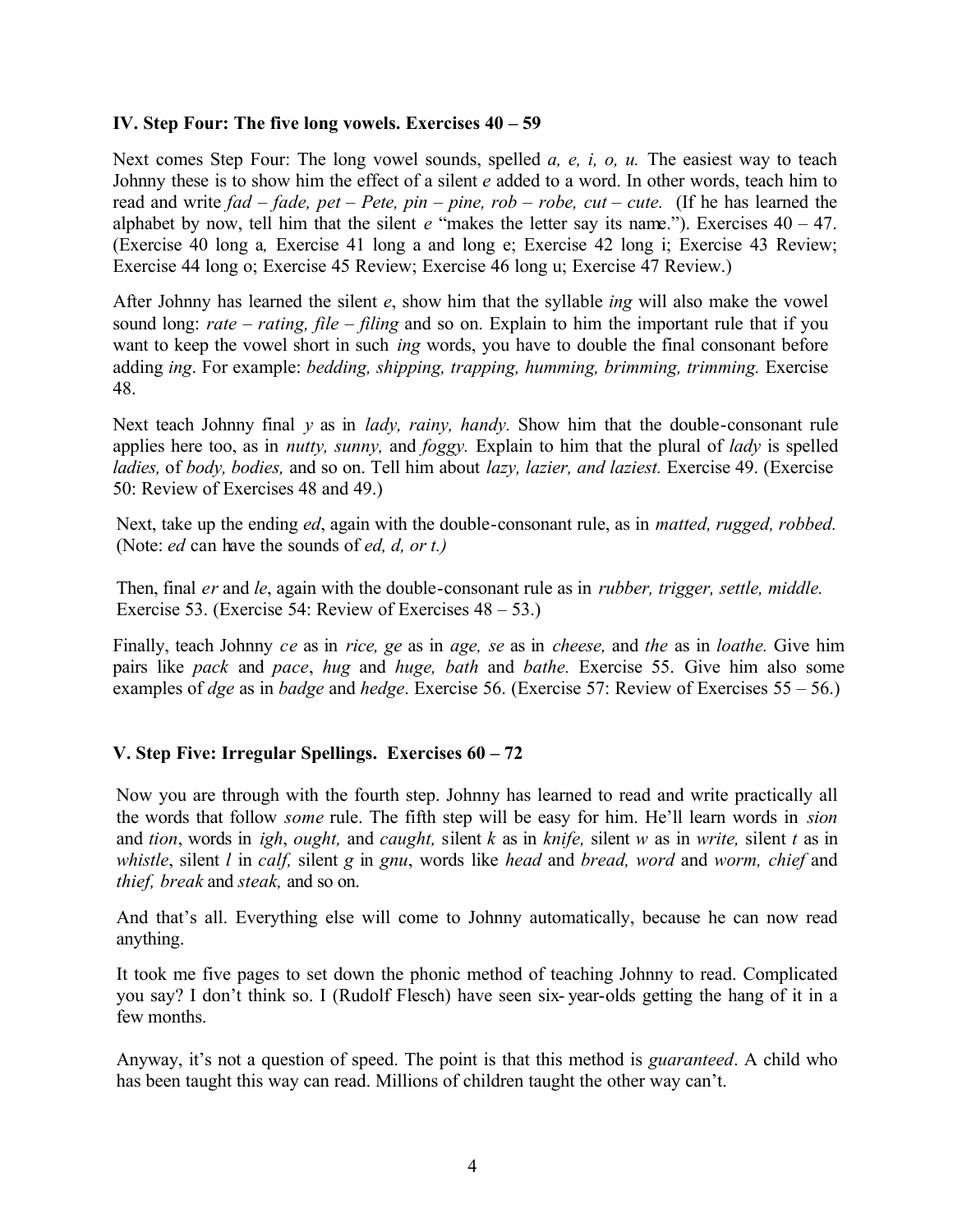## Reading Wisdom of Rudolf Flesch

## Extracts from *Why Johnny Can't Read and what you can do about* it (1955)

"To my mind, a remedial reading case is someone who has formed the habit of guessing instead of reading. … You see, remedial reading cases are harder to teach than first-graders for the simple reason that they already have four or five or six years of guessing behind them. It usually takes at least a year to cure them of the habit. There wouldn't be any remedial reading cases if we started teaching reading instead of guessing in the first grade" (18).

"The Hegge-Kirk *Remedial Drills* are what I finally used with Johnny" (19).

"CONCERNING SPELLING: "You were probably surprised to see so much about spelling in the last chapter. All the spelling rules that I told you to teach Johnny, and my emphasis on letting him not only read the practice words but also write the from dictation – why, you may have thought that I am mixing up two things that have nothing to do with each other. Reading, is one thing, you may have thought, spelling another. It's enough of a problem to bring Johnny up to par with his reading, so why try to make a crack speller out of him at the same time.

 Yes, that's the common attitude, Reading and spelling are considered two different "subjects." To learn reading, you do this; to learn spelling, you do that.

 It is one of the main points of this book that that attitude is all wrong. Reading and spelling are two sides of the same thing, and the trouble starts as soon as you separate the two. The only way to teaching spelling *at the same time*." (33)

 "They do so because their whole-word training makes a tremendous difference in their mental habits. Anyone who has started with phonics in first grade goes through life reading every single word he reads letter by letter. He does this fantastically fast, and quite unconsciously, but nevertheless he does it. Every time he reads *miracle*, he *sees* the *a;* every time he reads *definite,* he *sees* the second *i*. No wonder he knows how to spell these words; he simply can't read without taking in every single letter. He has done this since he was six years old and he never in his life read a single word, by just taking in its general shape and guessing what it might mean. … But our schools, as I said before, train our children in just that – word guessing. They can't read; they can't spell. Not only that, they can't even *learn* how to spell properly because they have been equipped with mental habits that are almost impossible to break – except by starting all over again from scratch and relearning to read and write English with phonics" (42).

"The *Blue-Backed Speller* as a fourteen-cent medicine that cured you of illiteracy. Nobody dreamed of criticizing it as wrong unscientific or inefficient" (46).

"The value of phonics can only be proven when it is taken seriously and taught systematically" (65).

"A normal child is ready and eager to learn to read because it is mankind's most fascinating game… The fun in reading lies in the great game of deciphering a hidden meaning – just as the fun of writing lies basically in the game of encoding a message" (74).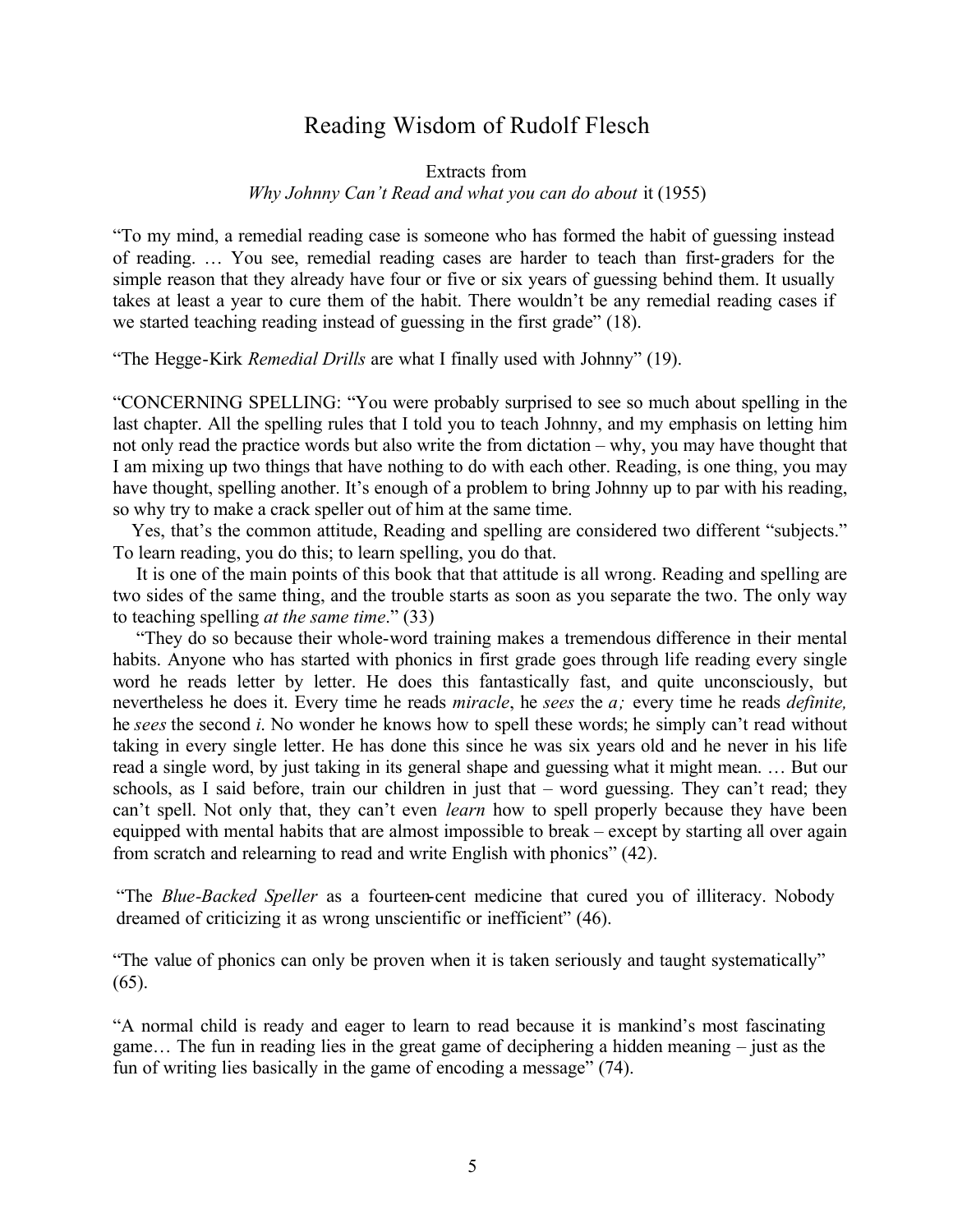Quoting the British schoolmaster, Mr. Winch, Flesch reflects, "The argument for the look-andsay method is tainted by **the limited-adult view of the child-mind.** Our own psychological processes are put into the child, diminished in strength, but similar in form. We are getting old and worn, many of us. We do no like the mechanical acquisition of new things; it is hard for us; so we say children do not like it. As a matter of fact, they do. Repetition boors us; so we say it bores the young child. As a matter of fact, he loves it" (75).

CONCERNING THE IMPORTANCE OF PHONICS REVIEW: "Miss Hletko explained to me that it was the usual practice to work through the Hay-Wingo primer during the first year and to review it in the second and then again in the third year" (101).

"IF YOU TEACH READING WITH PHONICS: 1. If you teach reading with phonics (regardless of the particular method used), student achievement in all subjects will be, on the average, one grade higher than the national norm. 2. If you teach reading with phonics, you will have no cases of 'non-readers.' 3. If you teaching reading with phonics, you will produce students with a habit of wide reading" (208f).

HOME SCHOOLING: "Although you may not think so, my main purpose in writing this book is not to criticize and attack the doctrines of educators. What I am really interested in is a book that will be of practical help to parents. ... Of course, an ounce of prevention is better than a pound of cure. By far the best thing you can do is to teach your child to read before he ever *gets* into the habit of word guessing. My advice is, teach your child yourself how to read – at the age of five. (110) … Probably the process will *not* take a whole year. Remember that so far in this book I have talked about classroom teaching. Now I am talking about private, individual tutoring at home – **the most speedy and efficient method** of teaching there is. (112) … Then you'll be faced by a problem hardly any American parent has any more: the problem of how to quench your child's thirst for books. But it's not really a difficult problem: just give him the books parents usually read aloud to children of his age. And later, as he grows up, give him the books children of his age have always liked: fairy tales, mythology, adventure stories, Stevenson, Mark Twain, Poe … he'll be all right. Just turn him loose in the public library, and let him take over his own education" (113).

REMEDIAL READING CASES: "To begin with, let's try **to isolate Johnny from his wordguessing environment**. While he is in school, that is difficult or almost impossible. So the best thing will be to work with him during the summer vacations. Let him **stop all reading** – all *attempts* to read. Explain to him that now he is going to learn to how to read, and that for the time being, books are out. All he'll get for several months are lessons in phonics. … This, incidentally, is important. Take him fully into your confidence and explain to him exactly what you are trying to do. Tell him that you are going to do something **new** with him – something entirely different from what his teachers did in school. Tell him that this is *certain* to work. Convince him that as soon as he has taken this medicine he will be cured. … Start him on the phonics lessons. Give him either this book or the only other book of that type that I know: *Remedial Reading Drills* by Thorleif G. Hegge, Samuel A. Kirk, and Winfred D. Kirk. Go with him through the Exercises, one by one, always making sure that he has mastered the previous one before you go on to the next. …**Only when you are through – or almost through – with the drills and exercises, start him again on reading**. At first, let him read aloud to you. Watch like a hawk that he doesn't guess a single word. Interrupt him every time he does it and let him work out the word phonetically. He'll never learn to read if he doesn't get over the word-guessing habit" (115).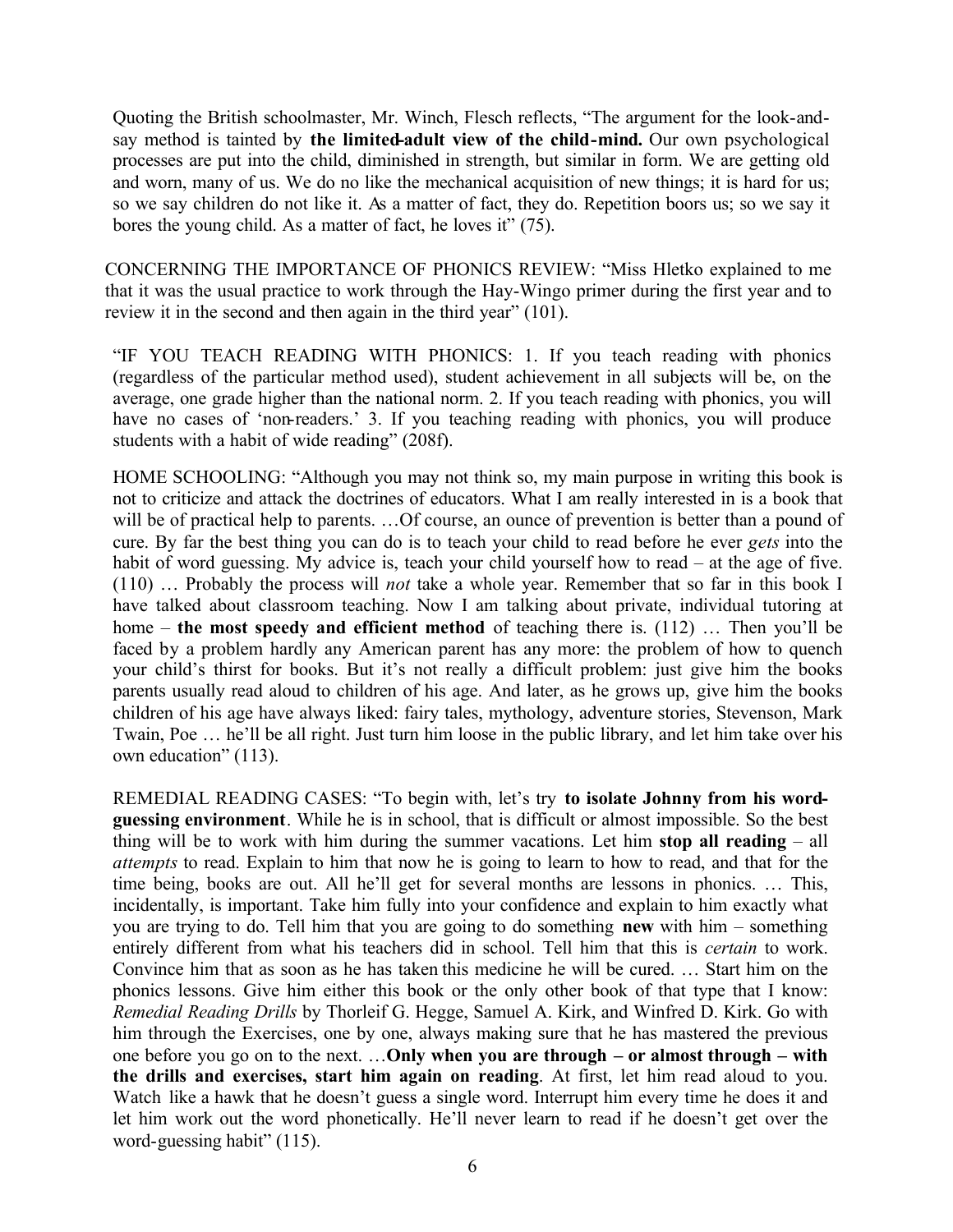"We mean phonics as a way to learn to read. We mean phonics that is taught to the child letterby-letter and sound-by-sound until he knows it – and when he knows it he knows how to read. We mean phonics as a complete, systematic subject – the sum total of information about the phonics rules by which English is spelled. …We say, and we cannot be budged, that when you learn phonics, in our sense of the word, you learn how to read. We want our children taught this particular set of facts and rules, because we know that this is and only this will do the job" (121). "Systematic phonics is one thing, unsystematic is another. Phonics is simply the knowledge of the way spoken English is put on paper. ... Among other things, this means that there is an end to phonics. Phonics is something a child can master completely, once for all, with the assurance that he has covered everything there is. …There are a known number of items to be mastered and when he is through, he knows how to read. You are a teacher, Mrs. Smith. You *must* know that when there is an end to the book, when he knows that at the bottom of page 128, he will be through. So and so many pages covered, so many pages covered, so and so many still to go. There is a concrete goal. Talk about motivation – what better motivation could there conceivably be than that knowledge that at the end of page 128 *he will have learned how to read?"* (122).

LEVELED READERS: "There should be no such thing as reading levels. Once a child knows how to read, he reads. He doesn't have to spend hours circling consonants on a worksheet" (Preface x).

#### Extracts from

#### *Why Johnny Still Can't Read: A New Look at the Scandal of Our Schools* (1980)

WHEN TO START: "Four- and five-year-olds, far from being "unready" for reading, may be at the exactly right age for learning writing and reading quickly and painlessly" (122).

"If you use phonics as *the* method of teaching reading, your teach children the alphabet code. You do this step by step, in easy stages. At each step, you give the children plenty of material to practice on. When you teach them the short *o*, you give them a hundred words or more with short *o* to read aloud again and again until the pronunciation of the short *o* has become fully automatic. You do the same thing with short *u* and *ch* and *th* and *igh* and *ou* and *mps* – through the whole inventory of 181 items until it's all firmly fixed in the pupil's subconscious mind. Sounding out and blending practicing – there is no other way. It's like practicing scales on the piano or practicing driving until you're good enough for the road test" (75).

1980 REFLECTIONS: There are two schools of thought about how to teach children to read. One is called "intensive phonics" or "systematic phonics" or, more recently, "decoding" or "code emphasis." In this book to avoid confusion, I'll call it "phonics-first." The other is called the "look-and-say" or "whole-word" or "sight-reading" method or – so help me – "psycholinguistic." I'll use "look-and-say." … I said in my first book that phonics-first worked splendidly and should be used in all schools, while look-and-say was wretchedly poor and should be abandoned at once. … Unfortunately, my advice fell on deaf ears. With heart-breaking slowness, phonics-first crept into some 15 % of our schools, but an estimated 85 percent of them still stick to old discredited look-and-say. … The results of this mass miseducation have been disastrous. America is rapidly sinking into a morass of ignorance. (1)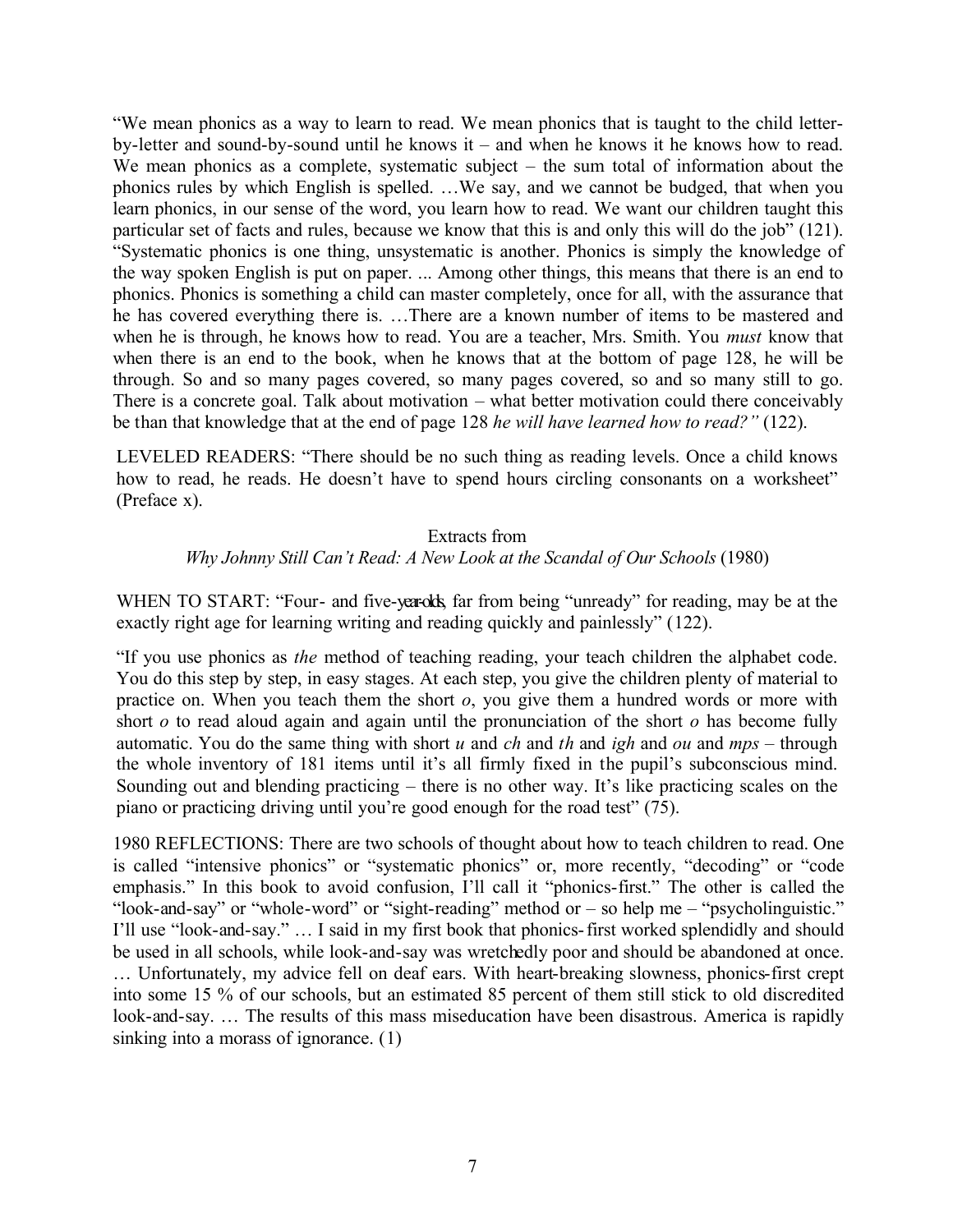SIGHT WORDS: "The point is that the whole issue of sight words comes up only because the look-and-say people insist they must immediately have the children reading stores. Dumb stories, inane stories, but stories there must be, otherwise the child is "bored" and lacks "motivation." The phonics people go ahead and teach children to read, relying on the sheer thrill of learning the alphabet code – one of the great wonders of the world – to fascinate the children until they can hardly wait to be told that *u* makes *yoo"* (98).

HOMESCHOOL: To begin with, give Johnny first aid. Since he won't be taught phonics-first in school, teach him phonics at home.

 Don't tell me you can't do it. It's only the look-and-say educators who have blown this thing out of all proportion and have made the teaching of reading seem like going to the moon. Actually, it's quite simple. All you need is a series of step-by-step exercises plus time and patience. Millions of nineteenth century Americans taught their children to read the same way with the aid of the famous little Webster's Blue-Backed Speller. Tens of thousands of mothers and fathers have done it successfully with the help of my book *Why Johnny Can't Read – And What You Can Do About It (*Harper & Row, 1955).

 Of course you can. So can your parents, your older children, your twelve-year-old babysitter (if she has been taught to read phonics-first. I've taught each of my six children that way, and each before he or she entered school, and those were among the happiest and most satisfying experiences of my life. It's an unforgettable moment when a child first discovers the key to the "secret code." (10-11)

OVERCOMING DUMBING-DOWN: However, even if you teach your Johnny successfully at home, he'll still be exposed to poor education at his look-and-say school. He'll go to school with lots of children who can't read. He'll learn from textbooks that were "dumbed down" one, two, or more grades. He'll attend featherweight courses tailored to educational cripples. If possible, get him out of there and into a phonics-first school. The number is growing, and if you're lucky, you'll find one not far from hour home. (11)

 Donald L. Potter typed these pages on 3/14/03 in an effort to become a better-informed reading teacher and to share with others the wisdom of Rudolf Flesch.

I was motivated to look closer at Flesch's *72 Exercises* because of a phone conversation with Mr. Edward Miller (3/11/03), who uses Flesch's phonics-first method to help students with wholeword dyslexia. Mr. Miller explained to me that he works with two students at a time, one on either side of him. He has one student read the first two columns, Ed reads the middle column, and the other student reads the two columns on the right. I immediately began to try Mr. Miller's procedures in my Instructional Resource Classroom and witnessed significant improvement in the students' word processing strategies. Ed is the author of the *Miller Word Identification Assessment* (MWIA), which is an instrument for detecting and measuring whole-word dyslexia. It available for free downloads on the Education Page of the www.donpotter.net web site.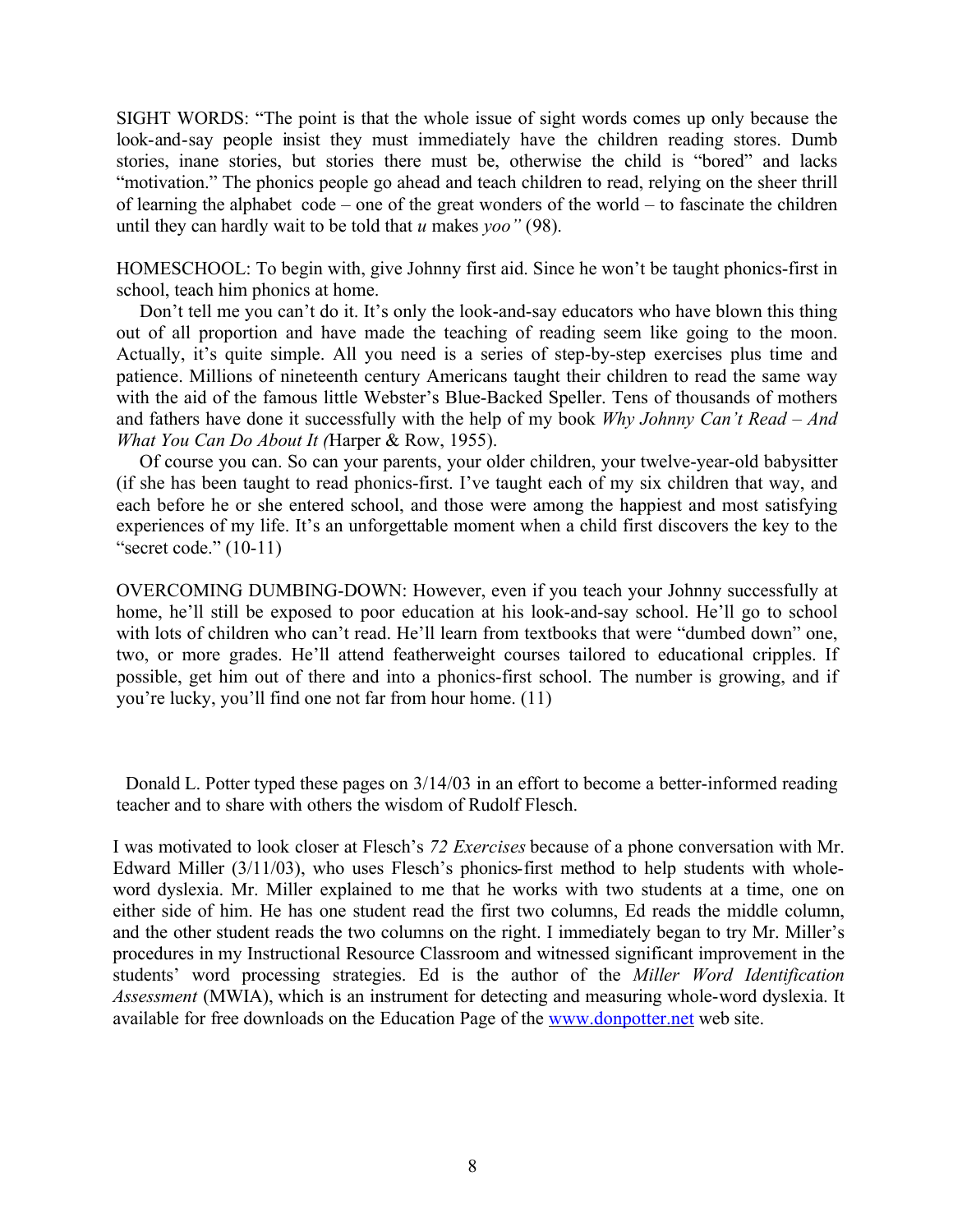## **Concerning Phonics Methods**

by Donald L. Potter March 2003

Generally speaking, there are two broad categories of phonics programs: "spelling- family" and "single-letter" phonics. Flesch's *72 Phonics Exercises* is a single-letter phonics approach. In this short research piece, I am going to compare the two methods and point out some of the advantages of "single-letter" phonics.

#### **Diane McGuinness**

Concerning the disadvantages of spelling-family phonics

 I will begin with some pertinent observations from Diane McGuinness' 1997 bombshell *Why Our Children Can't Read.* She illustrates the kinds of mistakes that children make because of the faulty strategies they are taught in various reading programs. We will quote her in full concerning "word family" phonics: "The first type of phonics comes from major publishing houses and teaches what are called "word families" or "analogies." Word families are parts of words, usually a group of ending sounds combining a vowel and final consonant. These are often taught in rhyme: "The cat sat on the mat." and are known technically as "rimes," which are vowel + consonant(s) endings to words. Dr. Seuss is a favorite author. The letter strings: ing, ent, unch are examples of word families or rimes. In these examples, the letter strings stand for the following number of sounds in English: 2 (/i/ /ng/). 3 (/e/ /n/ /t/), 3 (/u/ /n/ /ch/). However, children are taught, or led to believe, that these letter sequences *are only one sound*. This means that if they are taught unch, as in "bunch," "hunch," "lunch," "punch," they will not be able to transfer this knowledge to other similar sounding endings: "bench," "ranch," "launch," because they learned "unch" as one unit or one 'sound.' They don't know that *n* stands for the sounds /n/ whenever it appears in a word, or that *ch* stands for the sound /ch/ most of the time (except when *ch* stands for /k/ in words like Christmas, character, chaos, choir, anchor, mechanic, etc.) This means each word family or "rime" has to be taught one at a time, but there are 1,260 possible rhyming endings in English. Even if teaching rimes was an effective way to teach spelling patters (with it isn't), phonics programs never teach more than a fraction of them" (21).

#### **William Kottmeyer**

Concerning spelling-family phonics and the advantages of single-letter phonics

William Kottmeyer was the Assistant Superintendent of Instruction for the St. Louis, Mo., Public Schools. I have his 1947 *Handbook for Remedial Reading* and his 1959 *Teacher's Guide for Remedial Reading*. Both books are filled with valuable insights on the teaching of reading. I shall quote him at length concerning the problems with spelling-family phonics and the advantages of what he calls "single-letter" phonics. All quotes are from his 1959 book.

Although many different phonetic systems have been used for years, they are usually variations of only two broad types – "family" phonics and "single-letter" phonics (8).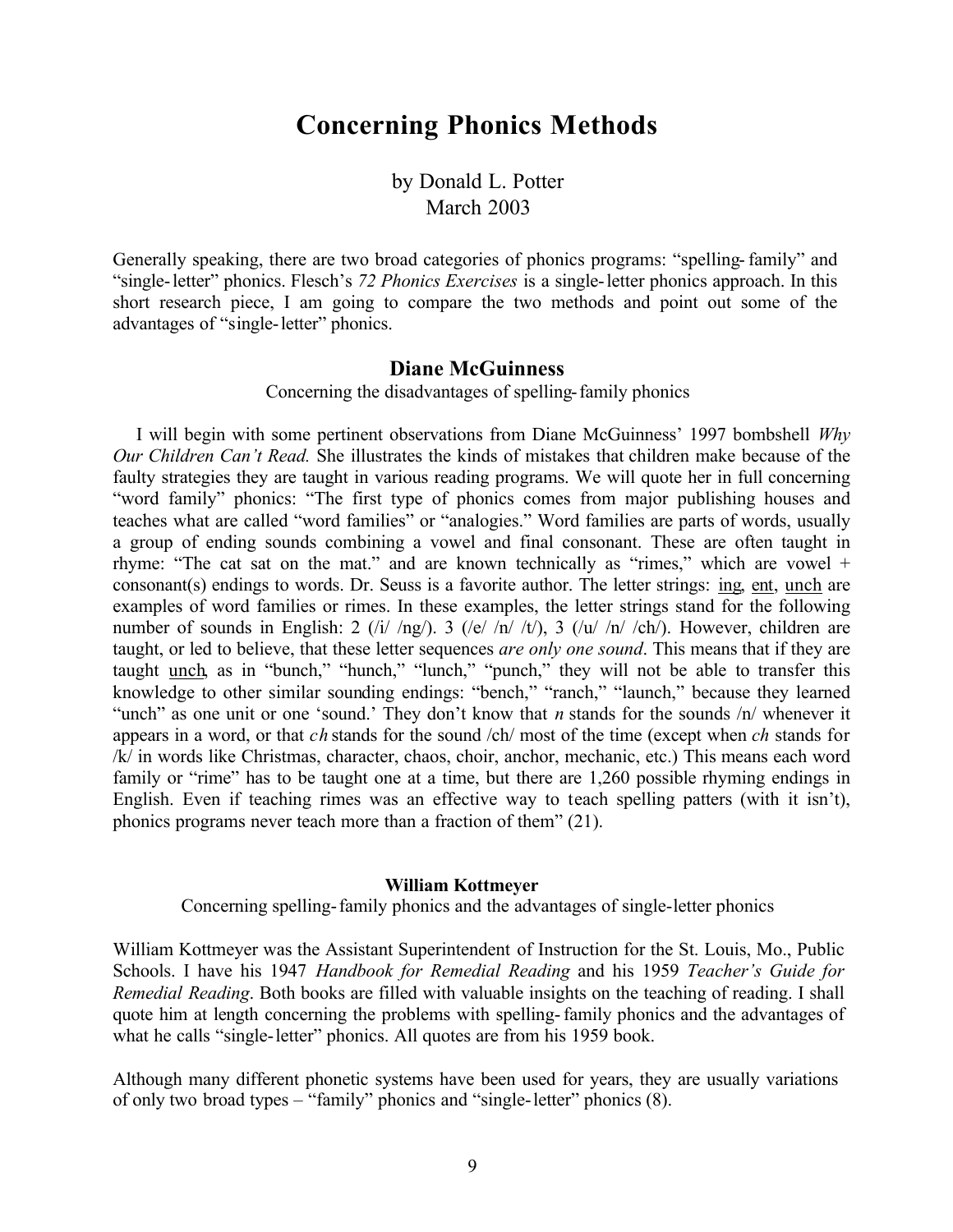FAMILY PHONICS: Family phonics attempts to avoid the more laborious blending of individual sounds by blending a beginning consonant with a family unit. The pupil is first taught – in a variety of ways, depending upon the "system" employed – to associate the consonant symbols with the sounds represented. Sometimes these consonants are memorized as isolated sounds, and when they are, most of them are usually distorted by the inevitable "uh" vowel sound that is appended to them. Thus the *b* sound becomes "buh, the *k* becomes "kuh," etc. These consonant sounds are now more commonly taught by making the pupil aware that the *b* represents the sound that starts *ball*, *boy, baby,* etc., in order to avoid the distortion of consonant sounds which cannot be uttered without a vowel sound. In the older family phonics, Exercises designed to give the pupil power to read words independently, a family unit like *at, an, ell,* etc., would be preceded by all the consonants, with the unit, would form a word:

|     | bat pat | ban Nan | bell sell |  |
|-----|---------|---------|-----------|--|
| cat | rat     | can pan | cell tell |  |
| fat | sat     | Dan ran | dell well |  |
| hat | vat     | fan tan | fell yell |  |
|     |         | man     | Nell      |  |

CRITICISMS OF FAMILY PHONICS: This kind of drill was criticized bitterly for various reasons: that it was isolated from meaningful reading; that it resulted in mechanical word-calling; that the family unit had to be recognized as a unit within a word; that, if the pupil could, after tedious drill, recognize the commonest family units with every possible beginning variation, he would be able to unlock a relatively small number of words. It was also pointed out that, although the system helped unlock monosyllabic words, it often confused the pupil when he had to deal with multi-syllabic words. Thus, for example, having learned to recognize the *ig* family in *big, dig, pig,* etc., he would see it as a sound unit in *tiger, higher, migrant,* etc. It is, of course, obvious that any system of phonics, which deals with monosyllable, must be supplemented by word structure generalizations if it is to be useful.

VARIATIONS OF FAMILY PHONICS. Family phonics reappears in many guises and variations. The word analysis programs of many modern reading series, for example, stress the beginning consonant substitution method of dealing with unfamiliar words. The beginning consonant sounds are usually taught by associating them words which the pupil has already learned as sight words. For example, after having to recognize *man, monkey, and mother,* etc., by the configuration or pattern of the total word form, the pupil is lead to observe that the words begin with the same symbol and the same sound and thus to the generalization that all words which begin with the *m* symbol will begin like *man, monkey, mother,* in sound. After some sight vocabulary has been acquired by the pupil, the writers next contrive to introduce into the reading material words which are like a familiar word except for the beginning consonant sound. This, if the pupil recognizes *man* and *rabbit* (or any word beginning with *r)*, he now is confronted for the first time with *ran*, He is led to observe that *ran* looks like *man* except for the first letter; that *ran*  starts like *rabbit*; that he must substitute the beginning sound of *rabbit* for the *m* in *man;* and the new word is *ran*. Usually *ran* is introduced in such a manner that the context will also give a clue. The pupil is taught to use both the context and the substitution technique to unlock the word. Some reading series also use the final consonant substitution device.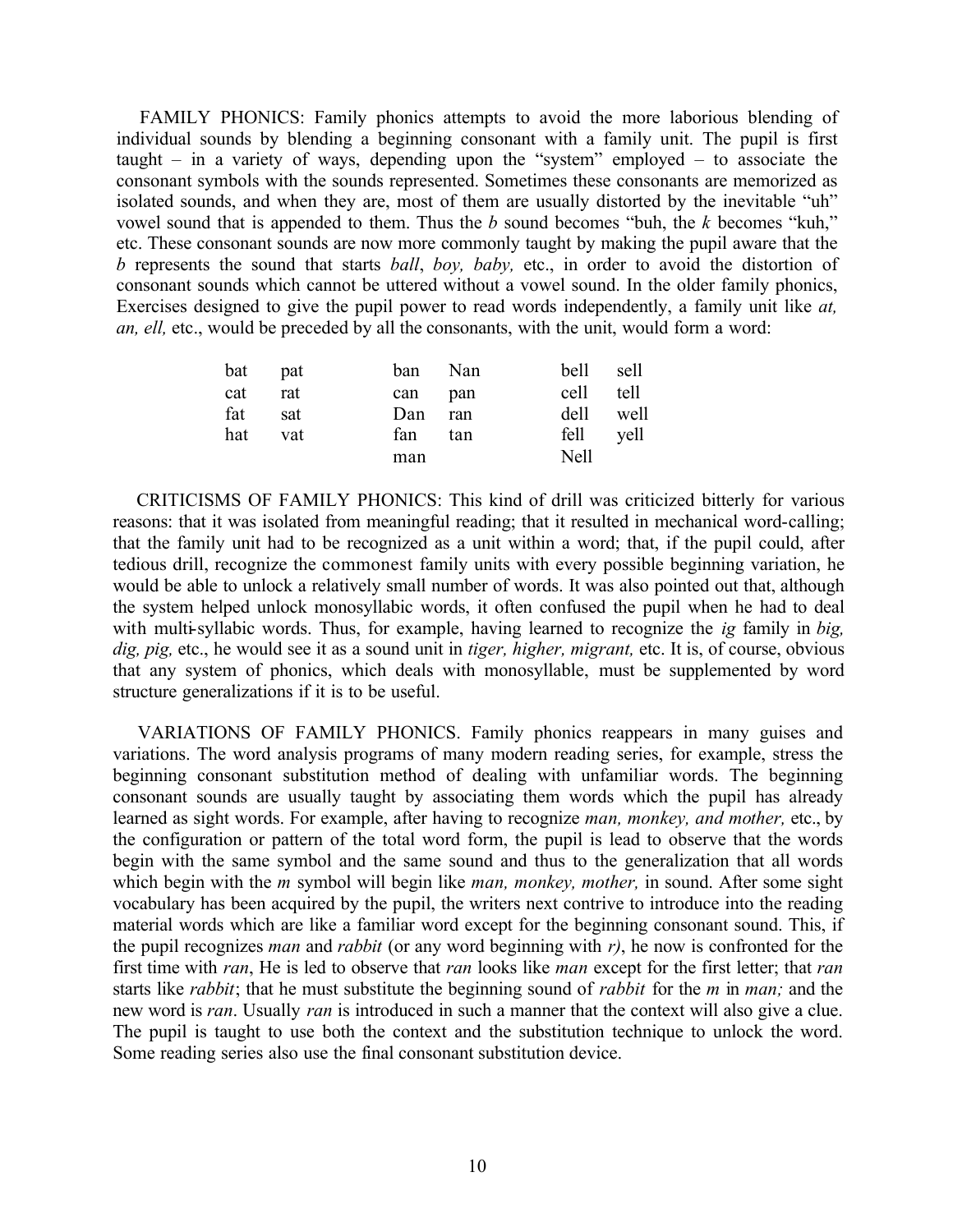This general procedure is pedagogically more palatable than long periods of blackboard drill on isolated word families, and some of its virtues are readily apparent. However artfully it is contrived, the fact remains that the pupil's power to unlock unfamiliar words is still restricted to those words, which are members of word families, and the research shows that the number of words in this category is surprisingly small.

The remedial reading teacher will advisedly re-examine this method of word attack from the point of view of the severely handicapped reader. Beginning consonant substitution, as described, becomes useful only after a fairly substantial stock of sight words has been mastered, and it becomes increasingly useful as the sight vocabulary grows. The poor reader with little power of visual imagery has great difficulty in acquiring sight vocabulary—or he would not be a poor reader. For him, the consonant substitution method will have limited usefulness.

Consonant substitution appears to be a simple process, and it is—when it is demonstrated on the board by a teacher. But when a slow-learning pupil looks at an unfamiliar word form, he must conjure up the visual image of the sight word that belongs to the same family and must note the similarity and difference between the image and the word before his eyes. Simultaneously, the pupil must recall the new beginning consonant of another word and must mentally extract and substitute the sound for the one he sees. This process requires more power of visual imagery than the typical remedial reading pupil has.

SINGLE-LETTER PHONICS. Single-letter phonics, currently in disrepute, requires that the pupil become familiar with both consonant, and vowel sounds immediately. When the pupil encounters an unfamiliar monosyllabic word, he blends the individual vowel and consonant sounds to approximate the word. The process usually begins by practice with phonetically regular monosyllables, which have short vowel sounds. Consonant variations and long vowel sounds and vowel variations are introduced as rapidly as possible. Except for sounds, which are regularly represented by two symbols, no effort is made to teach phonograms.

 The popular criticisms of single-letter phonies, however, indict common malpractices rather than the system itself. As in the case of family phonics, when certain consonant sounds are taught in isolation, they are necessarily distorted by appending the "uh" vowel sound. The *b*  sound becomes "buh," the *d,* "duh," etc., because consonant, sounds like *h, d, g, j, k, p, t*, and *v*  cannot, be uttered without, a following vowel sound. Sounds like *f, h, l, m, n, r*, and *s* can be uttered without vowel sounds, but the "uh" is commonly appended. The distortions are usually avoided by using key words, which the pupil learns to associate with the consonant sounds. Vowel sounds are uttered naturally without distortion.

Another common mistake that is made with the use of single-letter phonics is to permit the pupil to pause between sounds when he sounds the letters of a word. When he pauses momentarily, the consonant sound distortion is inevitable. For example, when the pupil attempts to sound the letters consecutively in *man* or *cat*, he commonly grunts something like "muh (pause) a (pause) nuh" and "kuh (pause) a (pause) tub." Thus he utters five sounds instead of three and quite understandably loses faith in the method. This kind of distortion need not occur if the teacher does not permit the pupil to utter one sound until he can blend it with the one which follows. Distortion can be completely inhibited by practice so that the pupil learns to "think" the sounds together instead of sounding audibly.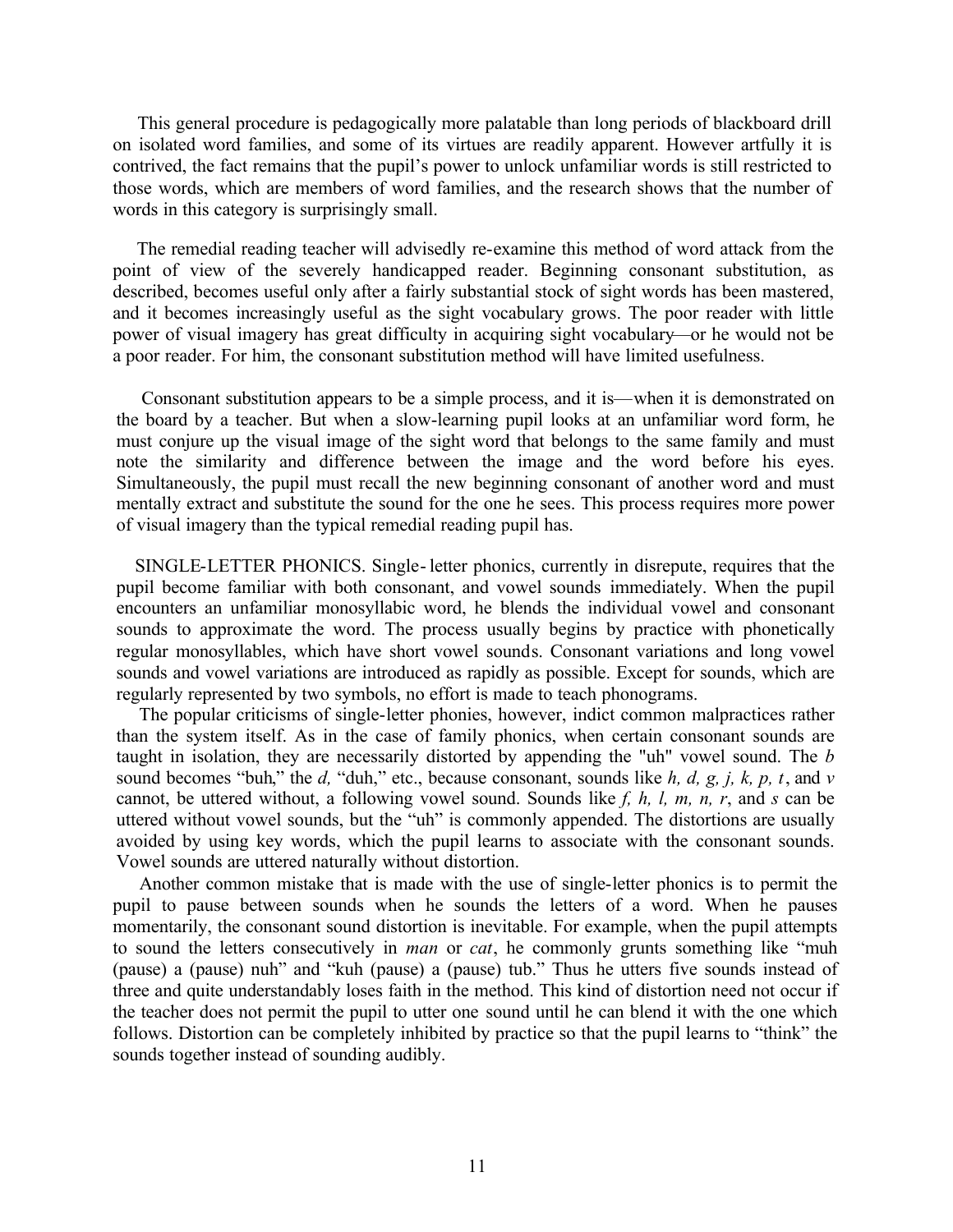Other virtues of single-letter phonics are not commonly recognized. This system, in contrast to family phonics, causes no confusion when word structure generalizations are taught, because the pupil does not look for family units which are often crossed by syllabic divisions. Singleletter phonics is also much more directly applicable in strengthening spelling skills. The greatest advantage of single- letter phonics over family phonics is its relative simplicity. It can be taught faster and applied more quickly by the pupil. Because of its simplicity, it is especially useful for the slow-learning pupil. And so the suggestion is herewith submitted that the teacher will do well to use single-letter phonics in teaching remedially and that the use of the system will profitably constitute an essential difference between remedial and classroom teaching.

Remedial reading, then, differs from other reading instruction in that it isolates and telescopes the basic skills of the typical classroom program for younger pupils, eliminates many supplementary activities, and stresses quick mastery of the phonetic and structural analysis skills. Although any sympathetic individualized teaching usually results in gains in reading skill, the use of single- letter phonics appears to be best adapted to the needs of the slow learner and of the child who has little knack for retaining sight vocabulary or for making his own phonetic generalizations from his experiences with reading material. Single-letter phonics is the simplest of the several varieties of phonetic systems. It can be taught more quickly, can be effectively combined and used with the structural analysis skills, can be directly and usefully applied to increase spelling power, and is peculiarly well adapted for use by the remedial reading teacher. (All of the above is from Chapter 1)

The plain fact of the matter is that poor teaching or poor learning conditions are probably responsible for more reading disability than all the other investigated causes put together. (16)

Our experience has shown that the use of single-letter phonics, which habituates a left-to-right sequence, inhibits reversal tendencies.  $(47)$ 

The objection that English is phonetically irregular, to the extent that a sound blending method of word attack is not useful, patently will not hold water. Although the commonly quoted estimate that our language is approximately six-sevenths "regular" phonetically must be supported by qualifications as to what precisely is meant by "regular," a careful scrutiny of common vocabulary shows that letter symbols and sounds have a consistently high relationship. Generally, it may be said, without detailing the necessary qualifications, that consonant symbols and sounds are about 98 per cent consistent and that vowel symbols and sounds are approximately 80 per cent consistent. Using the most extreme deviations from expected spellings to demonstrate the phonetic irregularity of English is misleading. Some teachers seem to think sound blending, to be useful, must invariably yield a precisely accurate pronunciation of a word. For the practical business of unlocking a word, distinctions like those between a long *o* (old), a half-long *o* (obey), and circumflex *o* (orb), short *o* (odd), short-circumflex *o* (soft), and Italic short *o* (connect); long *a* (ale), half-long *a* (chaotic), and circumflex *a* (care), short *a* (add) and one-dot *a* (ask); short *e* (end) and Italic short *e* (silent); etc., are unnecessary. Stress, or accent, which blurs vowel sounds in unaccented syllables makes it impossible for literate adults to be independent of a dictionary. The child who does not recognize words needs a crude soundblending tool to approximate the unfamiliar word so that he can combine his sound clues with